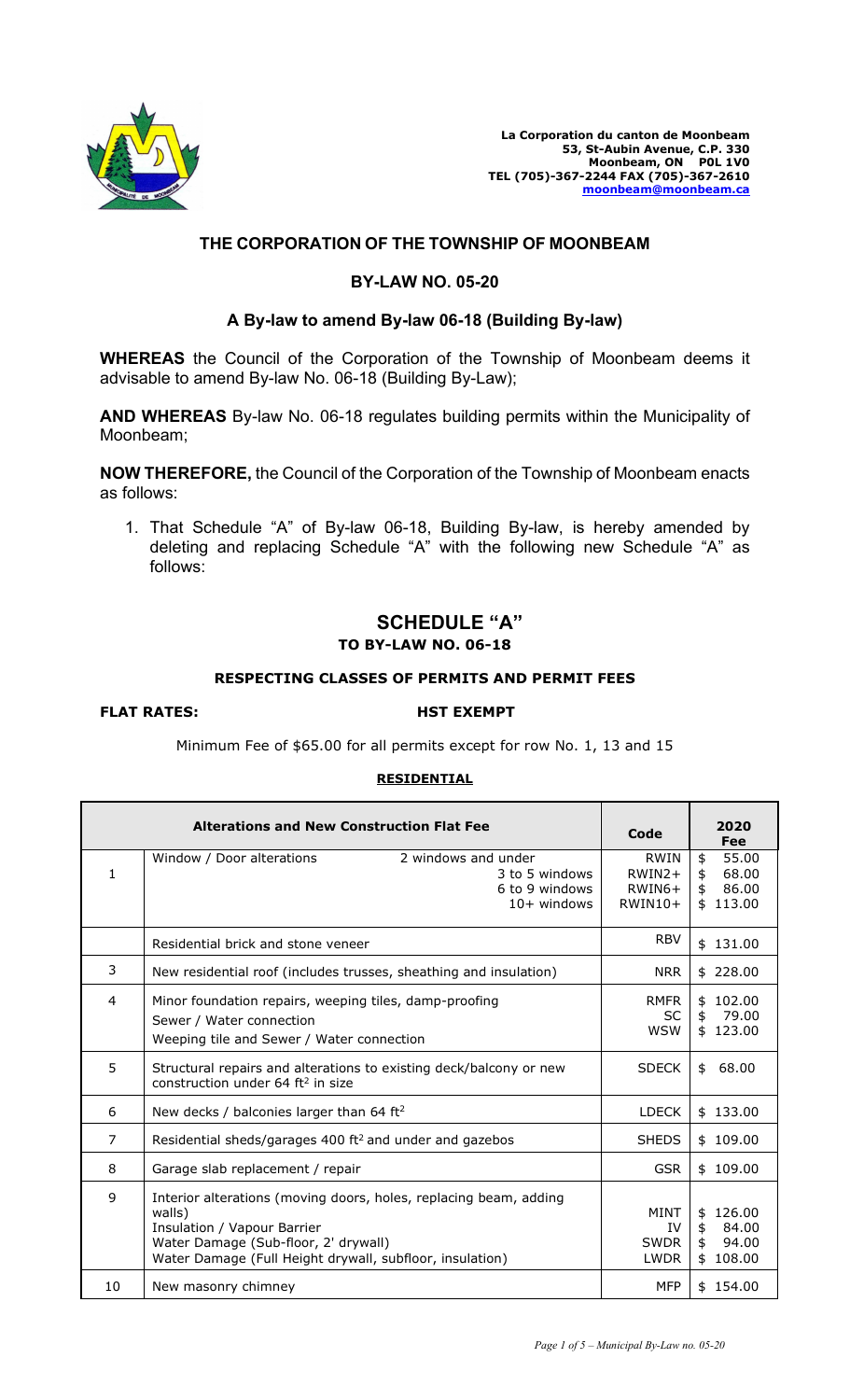|    | <b>Alterations and New Construction Flat Fee</b>                                                                            |                                                                                                                   | Code                           | 2020<br>Fee                            |
|----|-----------------------------------------------------------------------------------------------------------------------------|-------------------------------------------------------------------------------------------------------------------|--------------------------------|----------------------------------------|
| 11 | Masonry chimney repairs / removal                                                                                           |                                                                                                                   | <b>CHIMR</b>                   | \$<br>68.00                            |
| 12 | HVAC (HWT and Furnace replacement exempt)                                                                                   |                                                                                                                   | <b>HVAC</b>                    | 67.00<br>\$                            |
| 13 | Minor Plumbing Modifications (combined with other renovation<br>permits)                                                    |                                                                                                                   | <b>PLUMM</b>                   | 35.00<br>\$                            |
|    | Plumbing modifications (Residential)                                                                                        |                                                                                                                   | <b>PLUMR</b>                   | 68.00<br>\$                            |
| 14 | Demolition permit - Garages and sheds                                                                                       | Less than 200 ft <sup>2</sup><br>More than 150 $ft2$                                                              | <b>DEMOS</b><br><b>DEMOG</b>   | \$<br>53.00<br>67.00<br>\$             |
| 15 | Demolition permit - Residential                                                                                             |                                                                                                                   | <b>DEMOR</b>                   | \$109.00                               |
| 16 | Single detached dwelling, Semi-detached, Duplex                                                                             |                                                                                                                   | C <sub>2</sub>                 | 1.38<br>\$                             |
| 17 | New foundation                                                                                                              |                                                                                                                   | <b>BASEF</b>                   | 0.32<br>\$                             |
| 18 | Residential accessory garages, sheds, carports greater than 400 ft <sup>2</sup><br>unfinished interior (includes additions) |                                                                                                                   | <b>GARNOT</b>                  | 0.32<br>\$                             |
| 19 | Residential accessory garages, sheds, carports greater than 400 ft <sup>2</sup><br>finished interior (includes additions)   |                                                                                                                   | <b>GARFIN</b>                  | \$<br>0.43                             |
| 20 | <b>Farm buildings</b>                                                                                                       |                                                                                                                   |                                |                                        |
|    | a) Pole Barn, Coverall building                                                                                             | Less $5000$ ft <sup>2</sup><br>5000 ft <sup>2</sup> - 10 000 ft <sup>2</sup><br>More than $10000$ ft <sup>2</sup> | <b>COVER</b>                   | 0.20<br>\$<br>\$<br>0.19<br>\$<br>0.18 |
|    | b) Other farm buildings (insulated)<br>c) Other farm buildings (non-insulated)                                              |                                                                                                                   | <b>FARMIN</b><br><b>FARMNO</b> | \$<br>0.31<br>0.26<br>\$               |

## **COMMERCIAL, INDUSTRIAL, INSTITUTIONAL**

|                                 | <b>Alterations Flat Fee</b>                                                                                                                                                                                                                                                   | Code                     | 2020<br>Fee                                                                  |
|---------------------------------|-------------------------------------------------------------------------------------------------------------------------------------------------------------------------------------------------------------------------------------------------------------------------------|--------------------------|------------------------------------------------------------------------------|
| 21                              | Siding and Windows<br>Less than $2000$ ft <sup>2</sup><br>2000 to 5000 ft <sup>2</sup><br>More than 5000 ft <sup>2</sup>                                                                                                                                                      | <b>MCS</b>               | 202.00<br>\$<br>377.00<br>\$<br>755.00<br>\$                                 |
| 22                              | Re-roofing<br><b>Shingles and Metal Roofing only</b><br>Less than 2000 ft <sup>2</sup><br>More 2000 ft <sup>2</sup><br><b>Membrane Roofing (Flat Roof)</b><br>Less than 2000 ft <sup>2</sup><br>2000 ft <sup>2</sup> - 5000 ft <sup>2</sup><br>More than 5001 ft <sup>2</sup> | <b>CRR</b><br><b>CMR</b> | 102.00<br>\$<br>399.00<br>\$<br>250.00<br>\$<br>\$<br>377.00<br>786.00<br>\$ |
| 23                              | Minor foundation repairs, weeping tiles, damp-proofing, sewer/water<br>connection<br>Less than 3000 ft <sup>2</sup><br>More than 3000 ft <sup>2</sup>                                                                                                                         | <b>CMFR</b>              | \$163.00<br>377.00<br>\$                                                     |
| 24                              | Plumbing modifications                                                                                                                                                                                                                                                        | <b>PLUMC</b>             | \$250.00                                                                     |
| 25                              | Commercial kitchen exhaust installation                                                                                                                                                                                                                                       | <b>CKE</b>               | \$166.00                                                                     |
| 26                              | Fire alarm systems                                                                                                                                                                                                                                                            | <b>FAS</b>               | \$120.00                                                                     |
| 27                              | Demolition permit<br>Less than 2000<br>2000 ft <sup>2</sup> - 5000 ft <sup>2</sup><br>5000 ft <sup>2</sup> - 10 000 ft <sup>2</sup><br>10 000 $ft^2$ and over                                                                                                                 | <b>DEMOC</b>             | 109.00<br>\$<br>\$<br>202.00<br>402.00<br>\$<br>671.00<br>\$                 |
| <b>Alterations Fee per SQFT</b> |                                                                                                                                                                                                                                                                               |                          |                                                                              |
| 28                              | Interior alterations (commercial, industrial, institutional)                                                                                                                                                                                                                  | <b>IAC</b>               | \$<br>0.67                                                                   |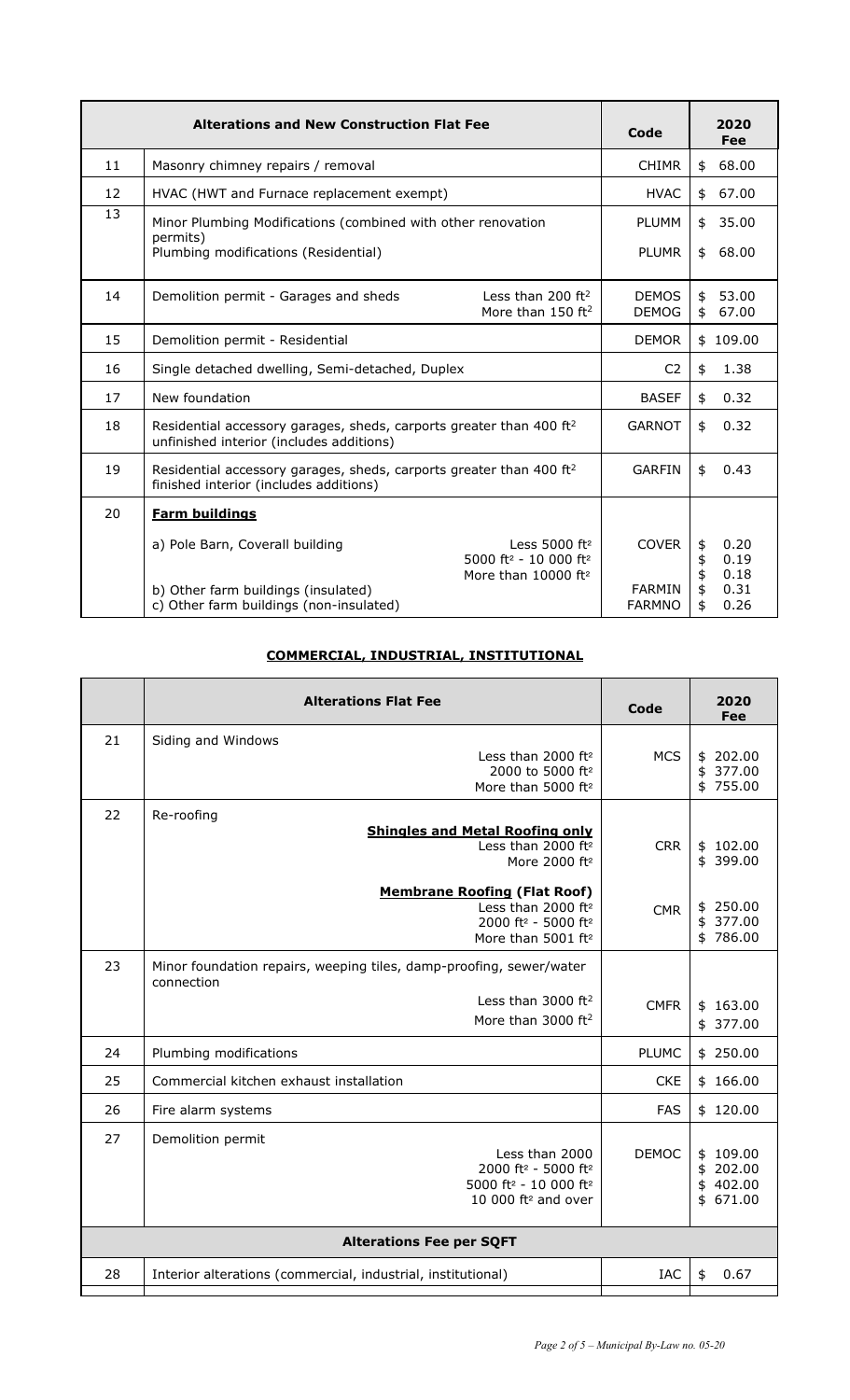| 29. | HVAC for existing buildings (all buildings)                                           | <b>HVACEX</b> | \$<br>0.19 |
|-----|---------------------------------------------------------------------------------------|---------------|------------|
| 30  | Structural repairs (new walls, stairs etc) (commercial, industrial,<br>institutional) | <b>SRC</b>    | \$<br>0.42 |
| 31  | Sprinklers (all buildings)                                                            | <b>SPRINK</b> | \$<br>0.14 |

## **ALL BUILDINGS**

|    | <b>Flat Fee</b>                                                          | Code                        | 2020<br>Fee          |
|----|--------------------------------------------------------------------------|-----------------------------|----------------------|
| 32 | Moving Permit                                                            | <b>MOVE</b>                 | 68.00<br>\$          |
| 33 | Change of use Permit                                                     | <b>CUSE</b>                 | 67.00<br>\$          |
| 34 | Permit Renewal                                                           | <b>RENEW</b>                | 67.00<br>\$          |
| 35 | <b>Occupancy Permit</b>                                                  | <b>OCC</b>                  | \$<br>67.00          |
| 36 | Roof MicroFit                                                            | <b>RSOLAR</b>               | \$351.00             |
| 37 | Signs Less than 32 ft <sup>2</sup><br>Signs More than 33 ft <sup>2</sup> | <b>SBUS</b><br><b>SBILL</b> | \$102.00<br>\$134.00 |
| 38 | Bulk storage tanks                                                       | <b>BST</b>                  | \$250.00             |
| 39 | Tents and mobile homes                                                   | <b>TMH</b>                  | \$102.00             |

## **GROUP A \_- ASSEMBLY BUILDINGS**

| Theatres, Schools, Arenas, Community Centers etc.<br>(including all additions) | Code  | 2020<br>Fee |
|--------------------------------------------------------------------------------|-------|-------------|
| Group A, Division 1 - Theaters                                                 | GRAD1 | 1.88        |
| Group A, Division 2 - Bowling Alleys, Day cares, Schools,<br>Restaurants.      | GRAD2 | 2.50        |
| Group A, Division 3 - Arena, Swimming pools, Libraries etc                     | GRAD  | 2.50        |

## **GROUP B \_- CARE OR DETENTION BUILDINGS**

| Detention Centers, Hospitals, Group Homes etc.<br>(including all additions) |                              | Code  | 2020<br>Fee |
|-----------------------------------------------------------------------------|------------------------------|-------|-------------|
|                                                                             | Group B, Division 1, 2 and 3 | GRB I | 2.50        |

#### **CLASS** >**C**= **RESIDENTIAL BUILDINGS:**

| Apartments, Hotels, Shelters, etc.<br>(Including all additions) |                                        | <b>CODE</b> | 2020<br>Fee |  |
|-----------------------------------------------------------------|----------------------------------------|-------------|-------------|--|
|                                                                 | Apartments, Motels, Hotels, Townhouses | C1          | 1.88        |  |

### **CLASS** >**D**= **BUSINESS AND PERSONAL SERVICES BUILDINGS:**

| Banks, Offices, Small Tool and Appliance, etc.<br>(Including all additions) |              | <b>CODE</b> | 2020<br>Fee |
|-----------------------------------------------------------------------------|--------------|-------------|-------------|
|                                                                             | Offices etc. | <b>GRD</b>  | 1.45<br>\$  |

## **CLASS 'E' MERCANTILE BUILDINGS:**

| Department Stores, Retail, Plaza's, Big Box Stores, Supermarkets etc.<br>(Including all additions) |                                         | <b>CODE</b> | 2020<br>Fee |
|----------------------------------------------------------------------------------------------------|-----------------------------------------|-------------|-------------|
|                                                                                                    | Department stores, Retail, Plazas, etc. |             | 1.45        |
|                                                                                                    | Big Box stores (open concept)           |             |             |

#### **CLASS 'F' INDUSTRIAL BUILDINGS:**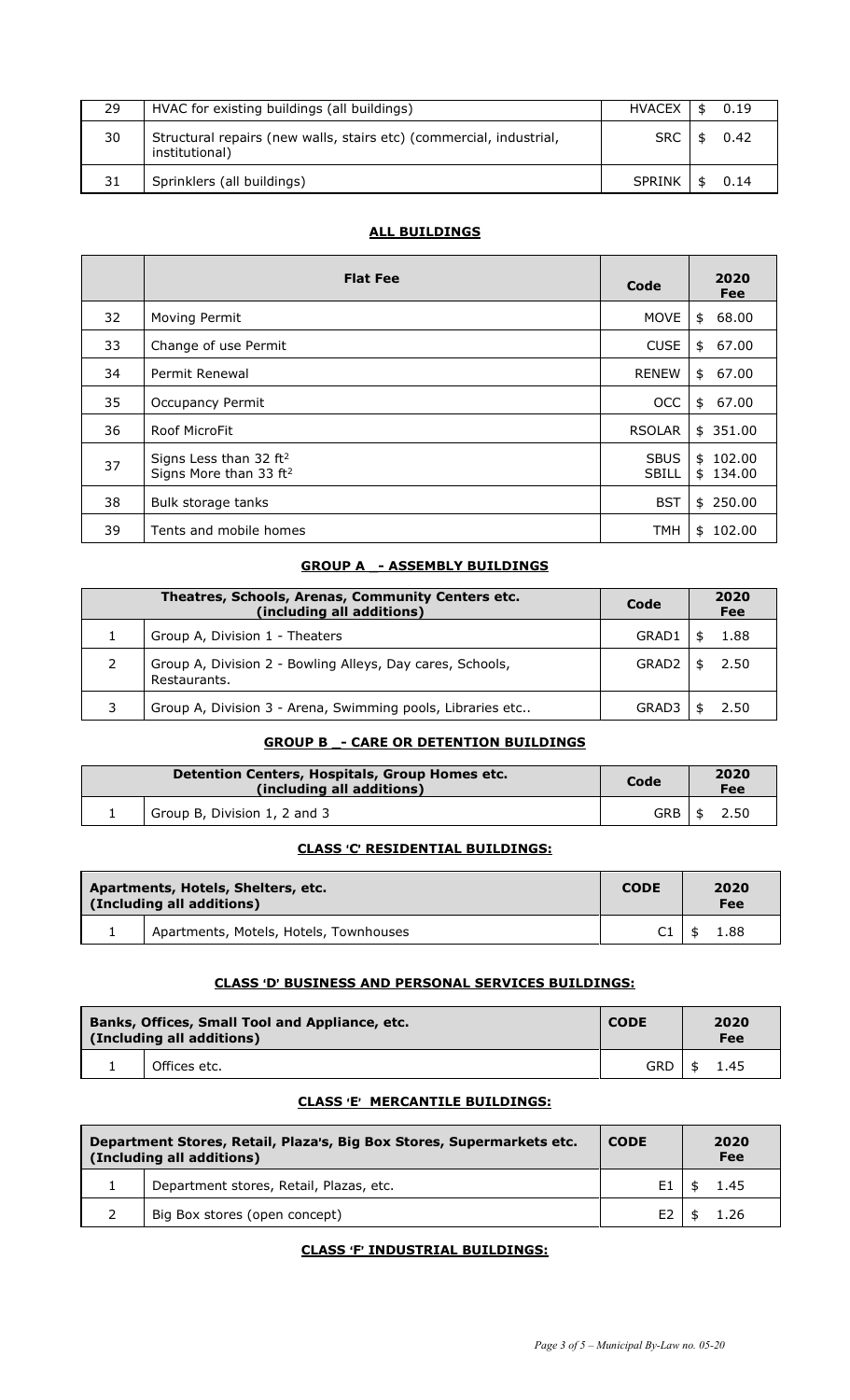| Bulk Warehouses, Dry Cleaners, Repair Garages, etc.<br>(Including all addition) |                                                            | <b>CODE</b> | 2020<br>Fee |
|---------------------------------------------------------------------------------|------------------------------------------------------------|-------------|-------------|
|                                                                                 | Open concept type building (Shell only)                    | FO.         | \$0.93      |
|                                                                                 | Partitioned type building (Multiple interior compartments) | FP.         | \$1.45      |

#### **Note: Fee schedule is subject to annual revision.**

2. That all other applicable provisions of By-law 06-18 shall continue to apply.

#### **THIS BY-LAW SHALL BE DEEMED TO HAVE BEEN GIVEN THREE READINGS AND FINALLY PASSED THIS 5th DAY OF FEBRUARY, 2020.**

**\_\_\_\_\_\_\_\_\_\_\_\_\_\_\_\_\_\_\_\_\_\_\_\_\_\_\_\_\_\_\_\_\_\_\_\_\_\_\_\_\_\_**

**\_\_\_\_\_\_\_\_\_\_\_\_\_\_\_\_\_\_\_\_\_\_\_\_\_\_\_\_\_\_\_\_\_\_\_\_\_\_\_\_\_\_**

**Mayor**

**Clerk**

**I hereby certify that the above is a true copy of By-law no. 05-20 as enacted and passed by the council of the Corporation of the Township of Moonbeam on the 5th day of February, 2020.**

**Clerk Treasurer**